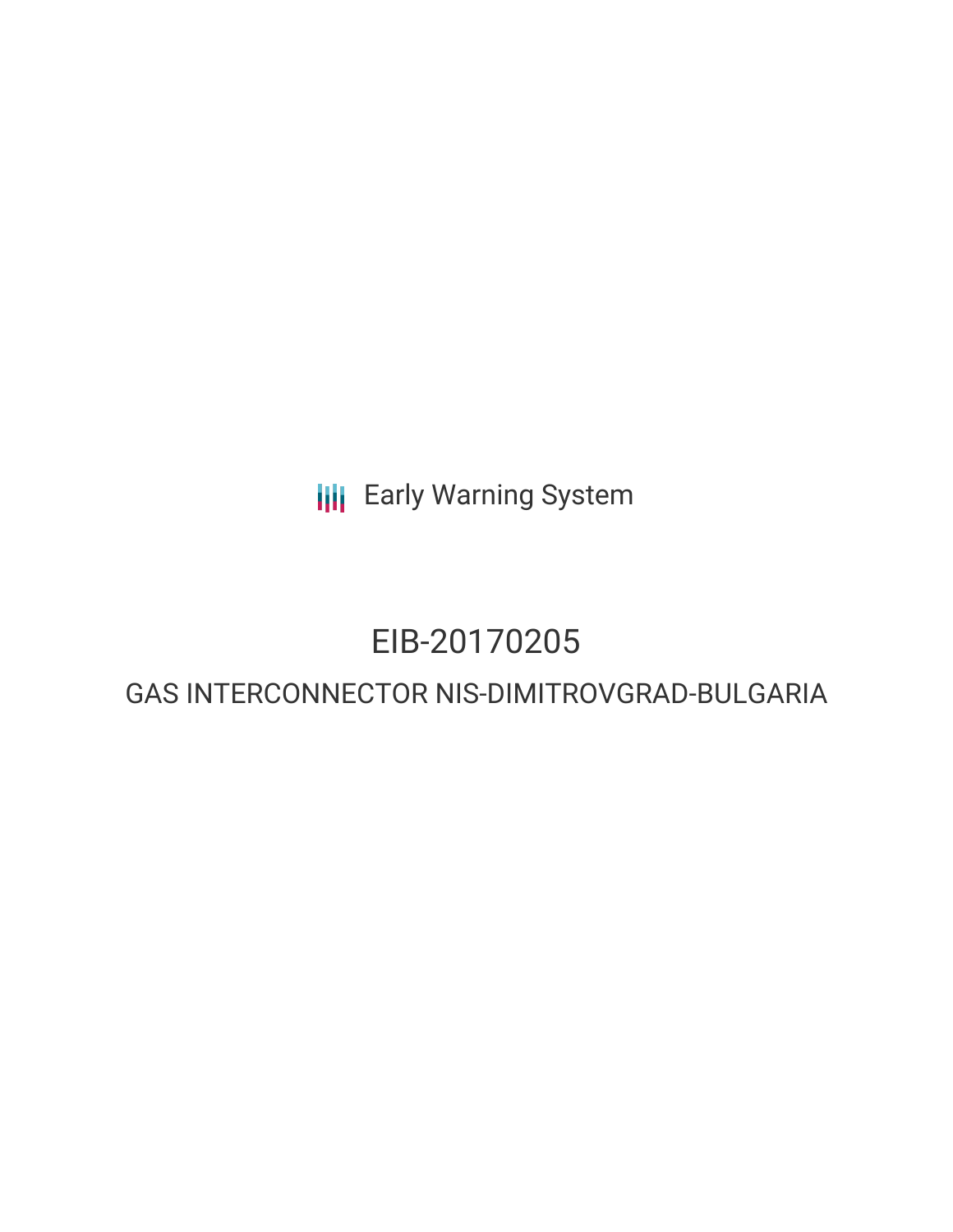

#### **Quick Facts**

| <b>Countries</b>               | Serbia                          |
|--------------------------------|---------------------------------|
| <b>Financial Institutions</b>  | European Investment Bank (EIB)  |
| <b>Status</b>                  | Proposed                        |
| <b>Bank Risk Rating</b>        | U                               |
| <b>Borrower</b>                | JP SRBIJAGAS NOVI SAD           |
| <b>Sectors</b>                 | Construction, Energy, Transport |
| <b>Investment Type(s)</b>      | Loan                            |
| <b>Investment Amount (USD)</b> | $$28.39$ million                |
| <b>Project Cost (USD)</b>      | $$97.65$ million                |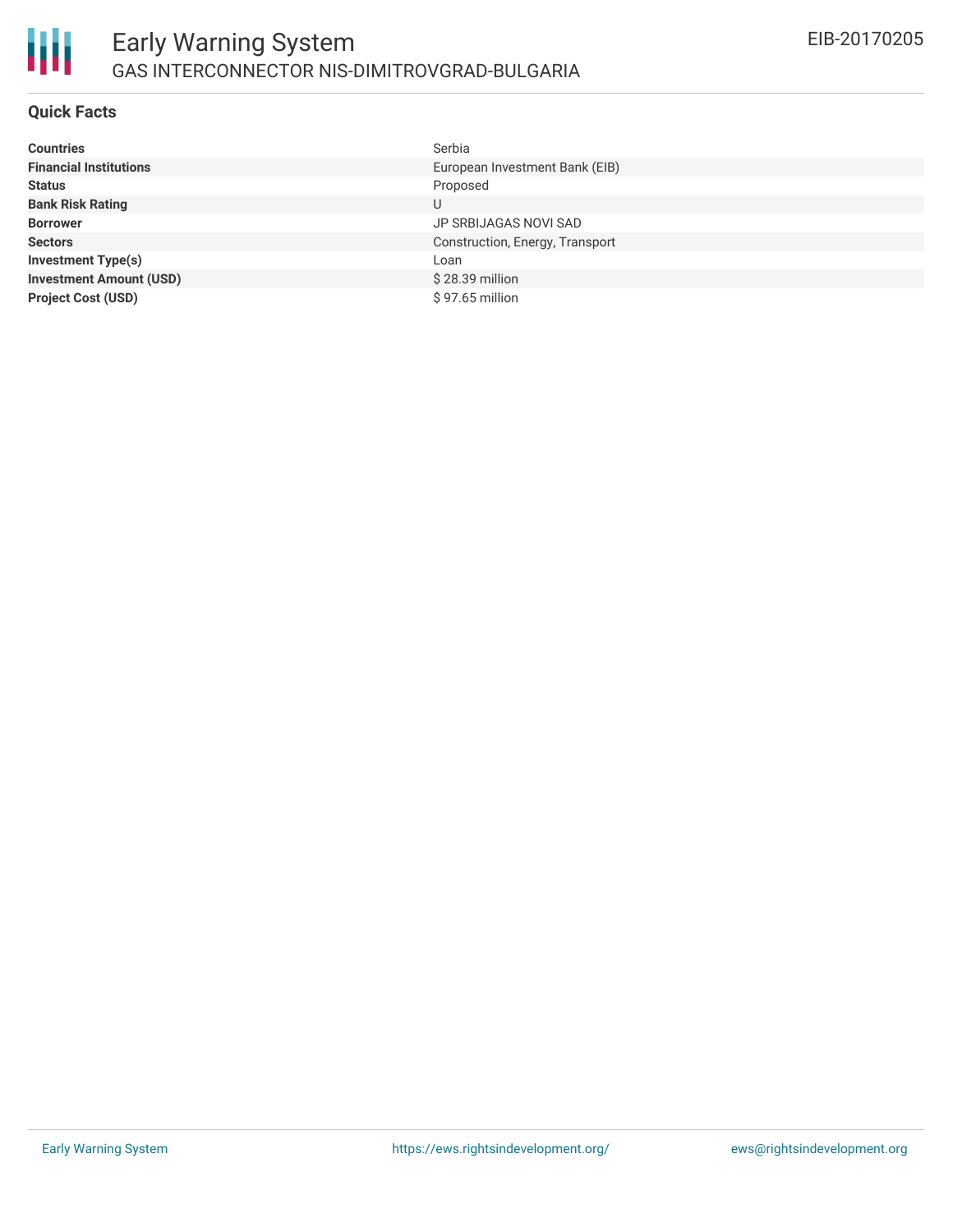

#### **Project Description**

This project provides financing for the construction of the Serbian section of a gas interconnector between Serbia and Bulgaria. This interconnector will transfer between 1 and 1.8 billion cubic metres of natural gas per year.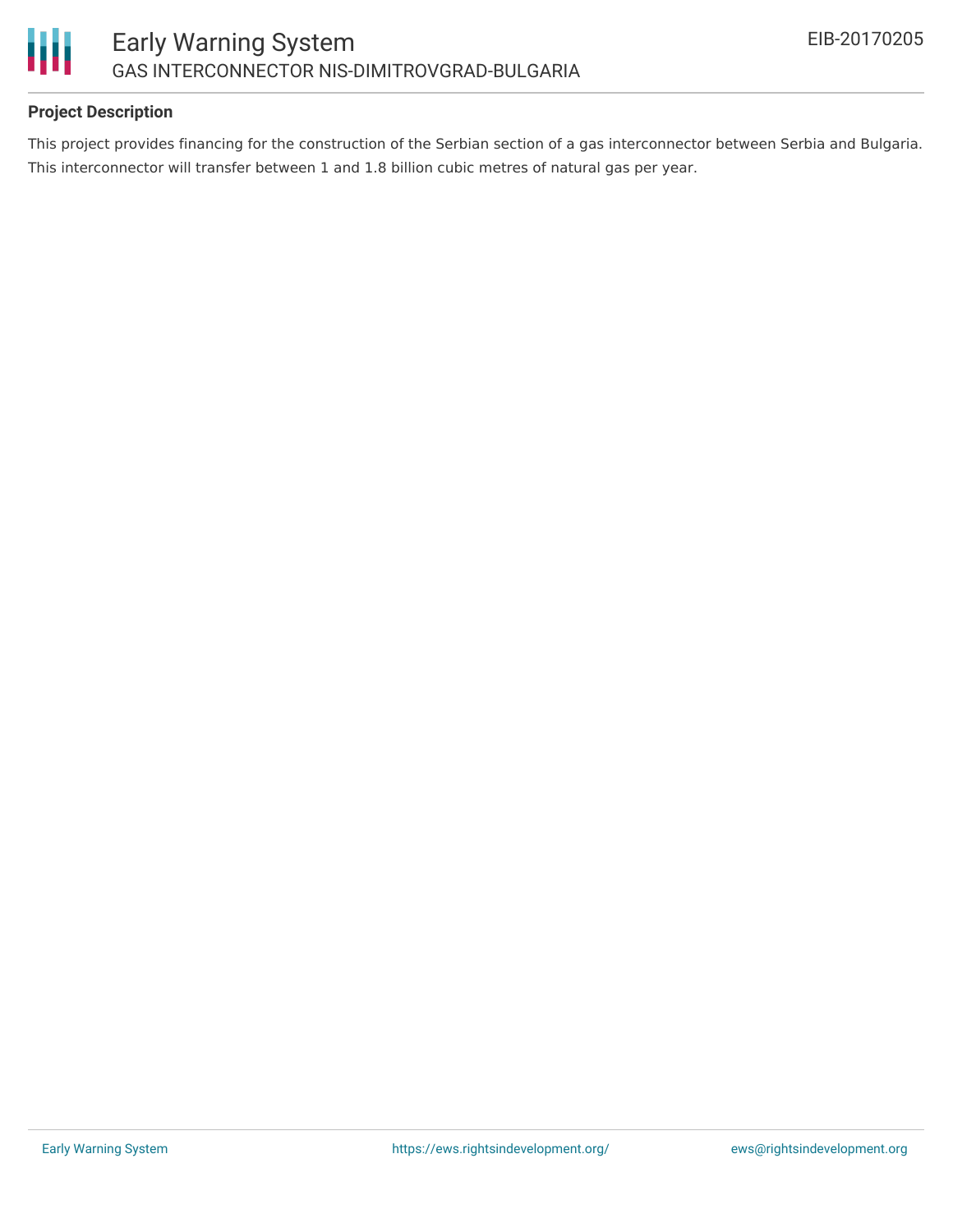

#### **Investment Description**

European Investment Bank (EIB)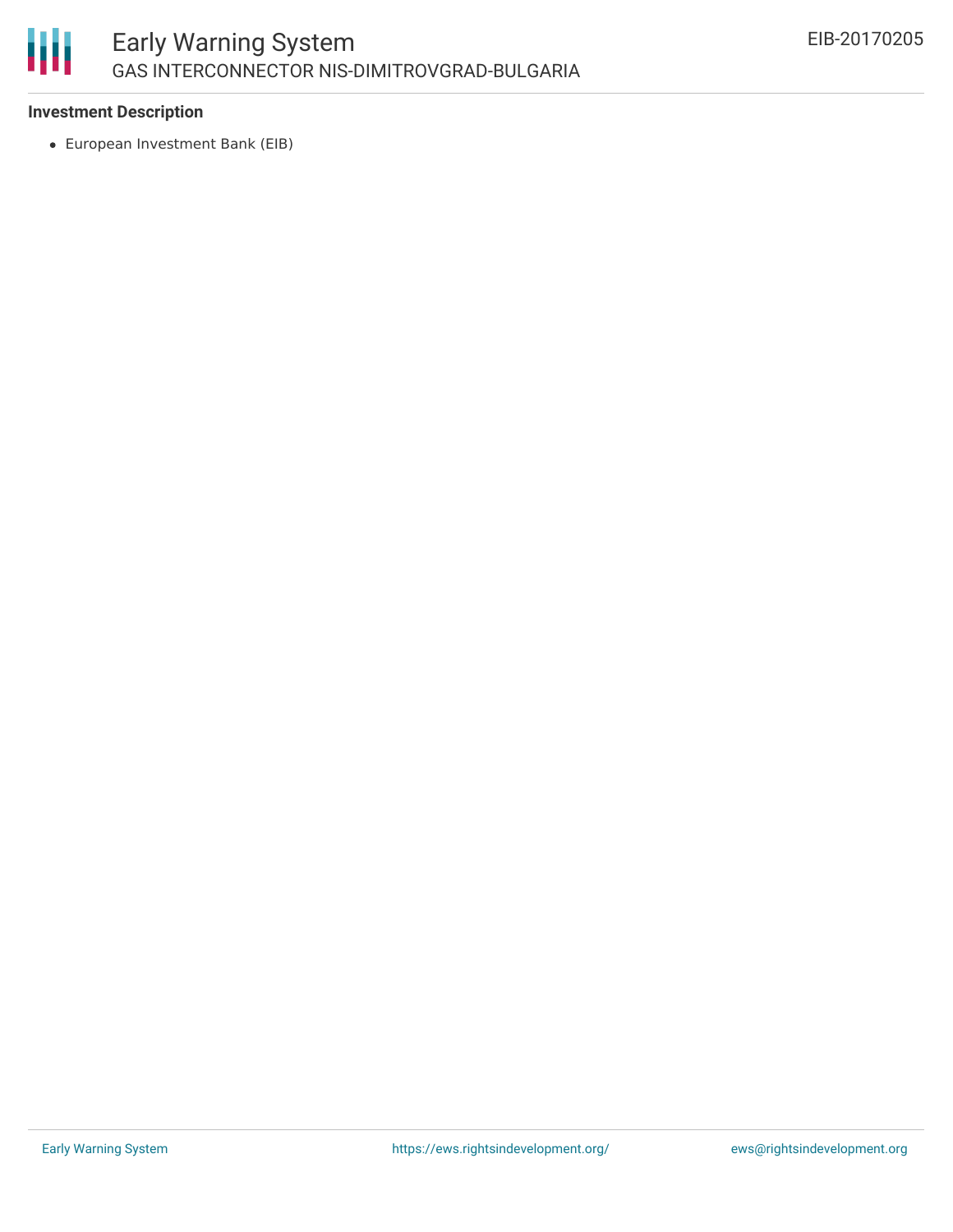# 冊

### Early Warning System GAS INTERCONNECTOR NIS-DIMITROVGRAD-BULGARIA

| <b>Private Actor 1</b> | <b>Private Actor</b><br>Role | <b>Private Actor</b><br>1 Sector | <b>Relation</b>          | <b>Private Actor 2</b> | <b>Private Actor</b><br>2 Role | <b>Private Actor</b><br>2 Sector |
|------------------------|------------------------------|----------------------------------|--------------------------|------------------------|--------------------------------|----------------------------------|
|                        | $\overline{\phantom{0}}$     | . .                              | $\overline{\phantom{a}}$ | JP Srbijagas           | Client                         | $\sim$                           |